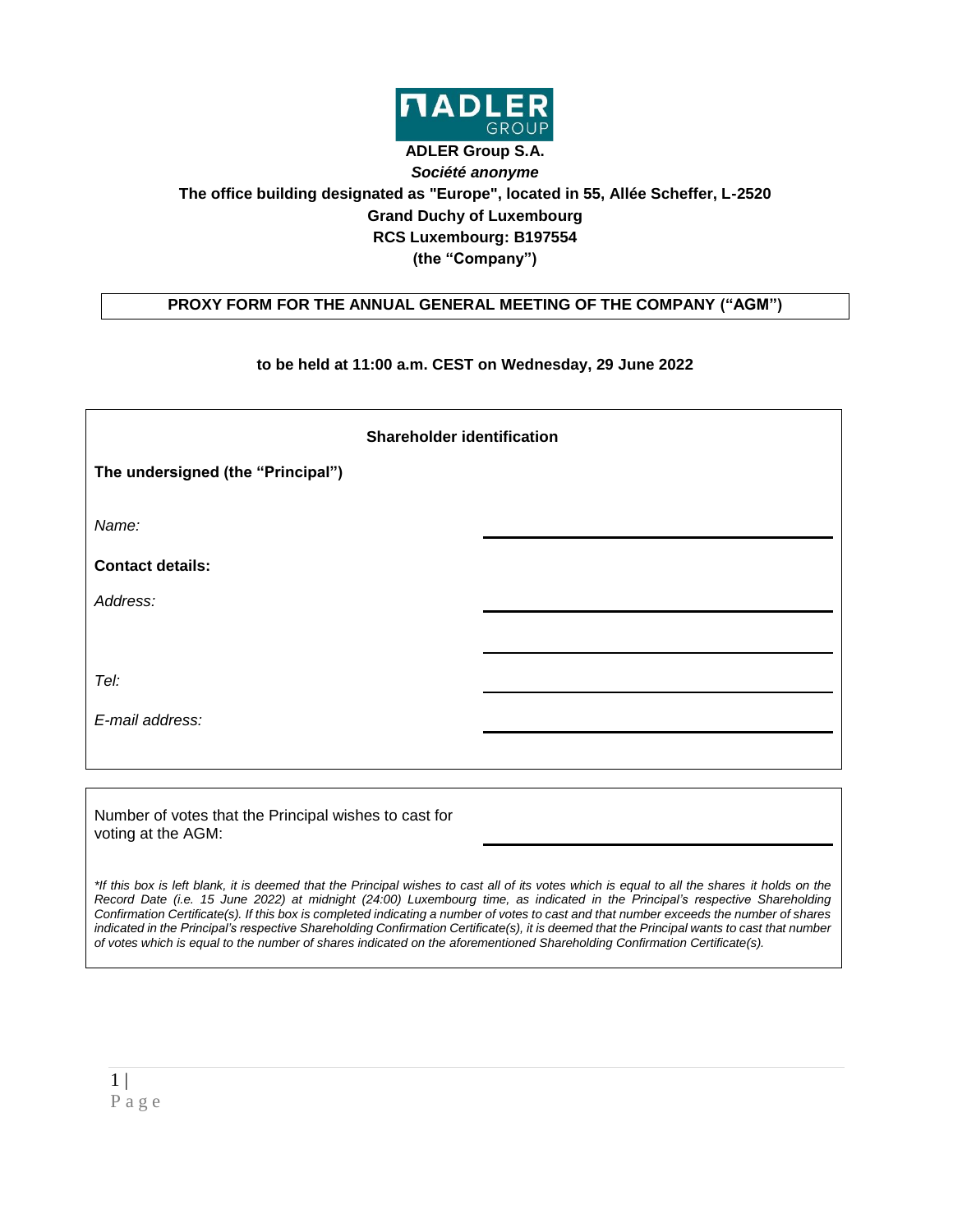- 1. The Principal hereby notifies that he/she/it will be represented at the AGM to be held at 11 a.m. CEST on Wednesday, 29 June 2022 for the total number of shares mentioned above or otherwise for the total number of shares the holding of which on the Record Date is established.
- 2. Furthermore, the Principal hereby grants authorisation to the following proxyholder designated by the Company:-

## **any employee of Link Market Services GmbH, with business address at Landshuter Allee 10, 80637 Munich, Germany**,

to hold the power of attorney, together with the right to delegate the authority to another person, to represent it at the AGM to be held at 11:00 a.m. CEST on Wednesday, 29 June 2022 and to execute the Principal's voting rights in the Principal's name and on the Principal's behalf in the manner subsequently described in section 3 below.

*(Note: In light of the exceptional circumstances surrounding the COVID-19 situation and in application of article 1 of the Luxembourg*  law of 23 September 2020 (as amended by the Luxembourg law of 17 December 2021) on measures concerning the holding of *meetings in companies and other legal entities, and notwithstanding any contrary provisions in the articles of association of the Company, the Company will not hold a physical meeting. Neither shareholders nor their proxies shall be able to attend the AGM in person).*

- 3. The Principal chooses one of the 2 options below and ticks the corresponding box:
- $\Box$

 $\Box$ 

- a. The Principal irrevocably gives power to the proxyholder designated by the Company to vote in the Principal's name and on the Principal's behalf and as the proxyholder designated by the Company deems fit on all resolutions of the agenda in addition to all amendments or new resolutions that would be validly presented to the AGM.
- b. The Principal issues specific instructions for the proxyholder designated by the Company.

If amendments or new resolutions were to be presented, the Principal irrevocably gives power to the proxyholder designated by the Company to vote in the Principal's name and on the Principal's behalf and as the proxyholder designated by the Company deems fit, unless the Principal ticks the box below:

*"I abstain"*   $\Box$ 

In case of choice of option b. above, please issue an instruction for each proposed resolution made by the board of directors of the Company on the agenda item as set out in the convening notice for the AGM. Only one instruction may be issued for each item on the agenda. The omission to tick any box with respect to any proposed resolution shall allow the proxyholder designated by the Company to vote in the Principal's name and on the Principal's behalf but as the proxyholder designated by the Company deems fit.

Please tick only within the small boxes  $\Box$  and please only tick one box  $\Box$  per agenda item.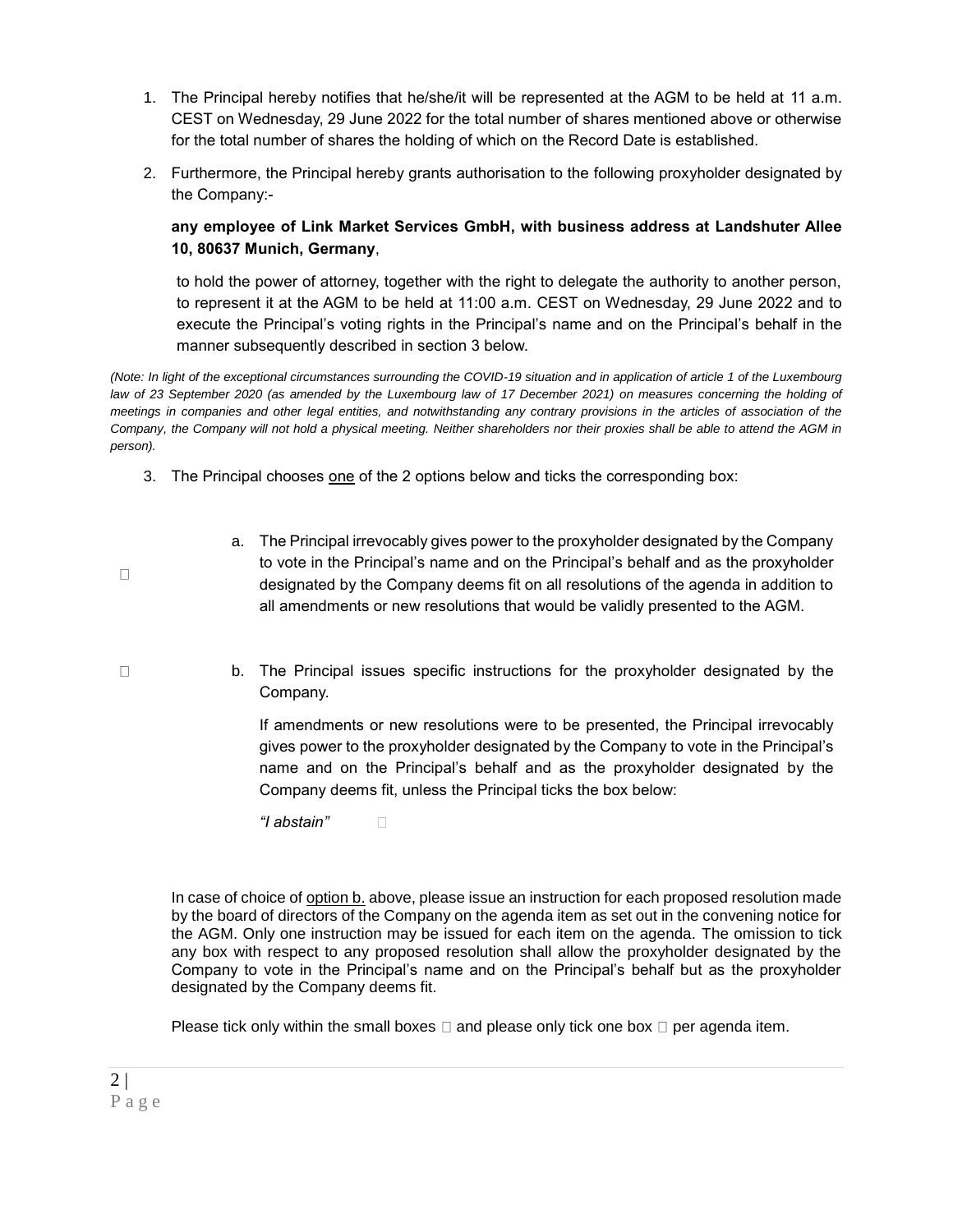| Agenda<br>item N° | PROPOSED RESOLUTION                                                                                                                                                                                                                                                                                                                                                                                                                                                                                                | <b>VOTE</b><br><b>FOR</b> | VOTE<br><b>AGAINST</b> | <b>ABSTAIN</b> |  |
|-------------------|--------------------------------------------------------------------------------------------------------------------------------------------------------------------------------------------------------------------------------------------------------------------------------------------------------------------------------------------------------------------------------------------------------------------------------------------------------------------------------------------------------------------|---------------------------|------------------------|----------------|--|
| 1                 | No resolution required                                                                                                                                                                                                                                                                                                                                                                                                                                                                                             |                           |                        |                |  |
| $\mathbf{2}$      | No resolution required                                                                                                                                                                                                                                                                                                                                                                                                                                                                                             |                           |                        |                |  |
| 3                 | The General Meeting, after having reviewed the management report of the board<br>of directors of the Company and the report of the independent auditor of the<br>Company (including a disclaimer opinion), approves the stand-alone annual<br>financial statements for the financial year ending 31 December 2021 in their<br>entirety.                                                                                                                                                                            | $\Box$                    | $\Box$                 | $\Box$         |  |
| 4                 | The General Meeting, after having reviewed the management report of the board<br>of directors of the Company and the report of the independent auditor of the<br>Company (including a disclaimer opinion), approves the consolidated financial<br>statements of the Company and its group for the financial year ending 31<br>December 2021 in their entirety.                                                                                                                                                     | $\Box$                    | O                      | O              |  |
| 5                 | The General Meeting, upon proposal of the board of directors of the Company,<br>resolves to carry forward a loss of EUR 1,835,906,579 according to the stand-<br>alone financial statements of the Company to the next financial year.                                                                                                                                                                                                                                                                             | $\Box$                    | $\Box$                 | $\Box$         |  |
| 6                 | The General Meeting acknowledges the resignation of Mr. Thierry Beaudemoulin<br>as director of the Company with effect as of this AGM and approves the<br>immediate re-appointment of Mr. Thierry Beaudemoulin as director of the<br>Company for a period running from the date of this AGM until the annual general<br>meeting to take place in the year 2025.                                                                                                                                                    | $\Box$                    | $\Box$                 | $\Box$         |  |
| 7                 | The General Meeting acknowledges the resignation of Mr. Thilo Schmid as<br>director of the Company with effect as of this AGM and approves the immediate<br>re-appointment of Mr. Thilo Schmid as director of the Company for a period<br>running from the date of this AGM until the annual general meeting to take place<br>in the year 2025.                                                                                                                                                                    | $\Box$                    | $\Box$                 | $\Box$         |  |
| 8                 | The General Meeting acknowledges the resignation of Mr. Thomas Zinnöcker as<br>director of the Company with effect as of this AGM and approves the immediate<br>re-appointment of Mr. Thomas Zinnöcker as director of the Company for a period<br>running from the date of this AGM until the annual general meeting to take place<br>in the year 2025.                                                                                                                                                            | $\Box$                    | $\Box$                 | $\Box$         |  |
| 9                 | The General Meeting resolves (i) for declaratory purposes only, to confirm the<br>appointment of Prof. Dr. Artur Stefan Kirsten as a director of the Company who was<br>appointed by co-optation since the last general meeting of shareholders of the<br>Company, and (ii) to approve the immediate appointment of Prof. Dr. Artur Stefan<br>Kirsten as director of the Company for a period running from the date of this AGM<br>until the annual general meeting of the Company to take place in the year 2025. | $\Box$                    | $\Box$                 | $\Box$         |  |
| 10                | The General Meeting approves on an advisory non-binding basis the remuneration<br>report of the Company for the financial year ending 31 December 2021 in its entirety.                                                                                                                                                                                                                                                                                                                                            | $\Box$                    | $\Box$                 | $\Box$         |  |